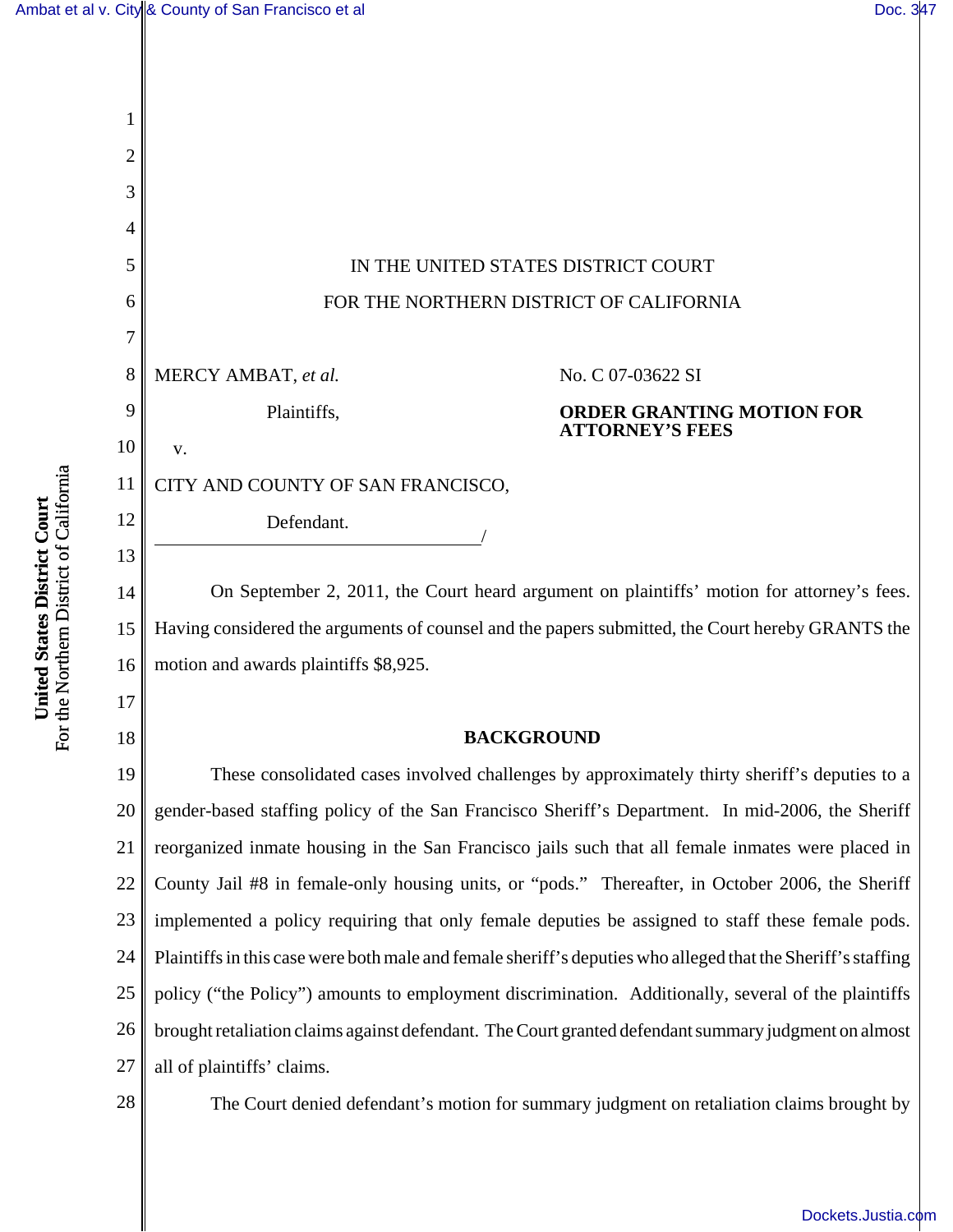6

7

8

9

10

11

1 2 3 4 5 three plaintiffs: Lisa Janssen, Mattie Spires-Morgan, and Anjie Versher ("plaintiffs"). Plaintiffs contended that defendant retaliated against them by reprimanding them for complaining that the Policy constituted gender discrimination and for participating in this lawsuit. They pointed to written reprimands, negative performance evaluations, "written counseling," and other conduct that they argued was retaliatory.

A day after the Court denied defendant's motion for summary judgment on plaintiffs' retaliation claims, and approximately three weeks before trial was scheduled to begin, the parties agreed to continue the trial date in order to enter into settlement negotiations on the remaining claims. A settlement conference was held with Chief Magistrate Judge Maria-Elena James on June 8 and June 10, 2010, and everyone agreed that the parties had settled the case. The agreement was read into the record. The Court entered an order dismissing the case with prejudice upon settlement. Doc. 292.

12 13 14 15 16 17 Almost immediately it became clear that the parties disagreed about how the settlement should be memorialized. Plaintiffs objected to the dismissal, requesting instead that judgment be entered incorporating the terms of the settlement. Doc. 293. Defendant objected the form of judgment proposed by plaintiffs, explaining its belief that there should be a separate, written settlement agreement, and then a simple judgment entered that stated that the retaliation claims had been dismissed. The Court referred this disagreement back to Magistrate Judge James, and the parties were unable to come to a resolution.

18 19 20 21 22 23 On May 27, 2011, the Court heard argument in competing motions filed by the parties: a motion for entry of judgment filed by plaintiffs, and a motion to enforce the settlement agreement filed by defendant. The parties agreed that they reached a settlement agreement on plaintiffs' retaliation claims, and that the settlement agreement was memorialized on the record before Magistrate Judge James on June 10, 2010. They disagreed over the terms of the settlement, and the procedure by which it should be reduced to writing.<sup>1</sup>

24 25 26 The Court granted each motion in part and denied each motion in part. Doc. 315. The Court found that the parties had a clear intent to execute a written settlement agreement. The Court granted plaintiffs' request that it enter judgment, but only after the parties signed a written settlement agreement.

27

<sup>28</sup> <sup>1</sup> The parties agreed that plaintiffs retained the right to appeal the summary judgment order on their gender discrimination claims, which plaintiffs have now done.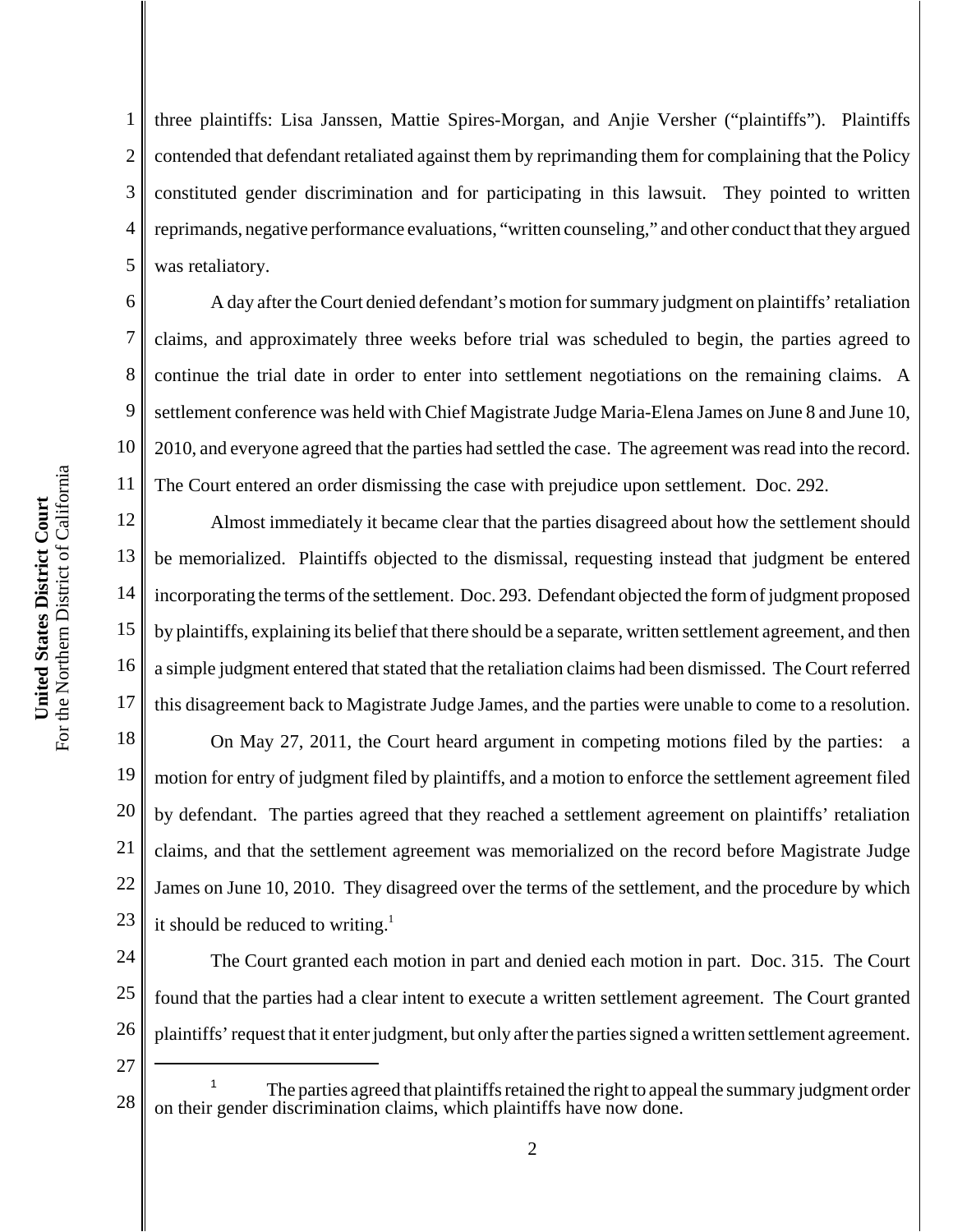1 2 3 4 5 6 The Court denied plaintiffs' request to include the remaining terms of the settlement agreement in the Judgment, with the exception that the Judgement would indicate where Magistrate Judge James retained jurisdiction over certain, limited matters. The Court granted defendant's requests that the parties be ordered to execute a written settlement agreement, with the caveat that if the parties could not agree to the form of the agreement within ten days, they would be required to sign a copy of the transcript to indicate their approval of the oral settlement.

7 8 9 10 11 12 13 14 15 The Court declined to order that the parties include in a written agreement any terms that were not agreed to on the record before Magistrate Judge James. For example, defendant had requested that the Court find that the parties entered into a "no fault" settlement agreement whereby each side would bear its own attorney's fees and costs as to the settled retaliation claims. The Court declined to do so, explaining that the language in the release contained in the oral settlement agreement was neither so clear nor so broad that the Court could find that plaintiffs waived their right to move for attorney's fees, and that there was not sufficient outside evidence to support such a finding. The Court reserved the question of whether plaintiffs were the prevailing party on the retaliation claims, as it was not squarely presented in the motions.

Plaintiffs have now filed a motion for attorney's fees, in which they request \$127,447.26.

# **LEGAL STANDARD**

#### 19 **I. Awarding attorney's fees**

20 21 22 23 24 25 The attorney's fees provision for Title VII cases provides that a court may award attorney's fees to a prevailing party, and for the purposes of this case it is substantially similar to 42 U.S.C. section 1988. *Compare* 42 U.S.C. § 2000e-5(k) (Title VII) ("[T]he court, in its discretion, may allow the prevailing party, other than the Commission or the United States, a reasonable attorney's fee . . . . as part of the costs . . . .") *with* 42 U.S.C. § 1988 ("[T]he court, in its discretion, may allow the prevailing party, other than the United States, a reasonable attorney's fee as part of the costs . . . .).

26 27 28 Courts have long held that the fact that a civil rights complainant prevails through settlement rather than through litigation does not preclude her from claiming attorney's fees as "prevailing party." *See Maher v. Gagne*, 448 U.S. 122, 129 (1980) (Section 1988); *Rohrer v. Slatile Roofing & Sheet Metal*

16

17

18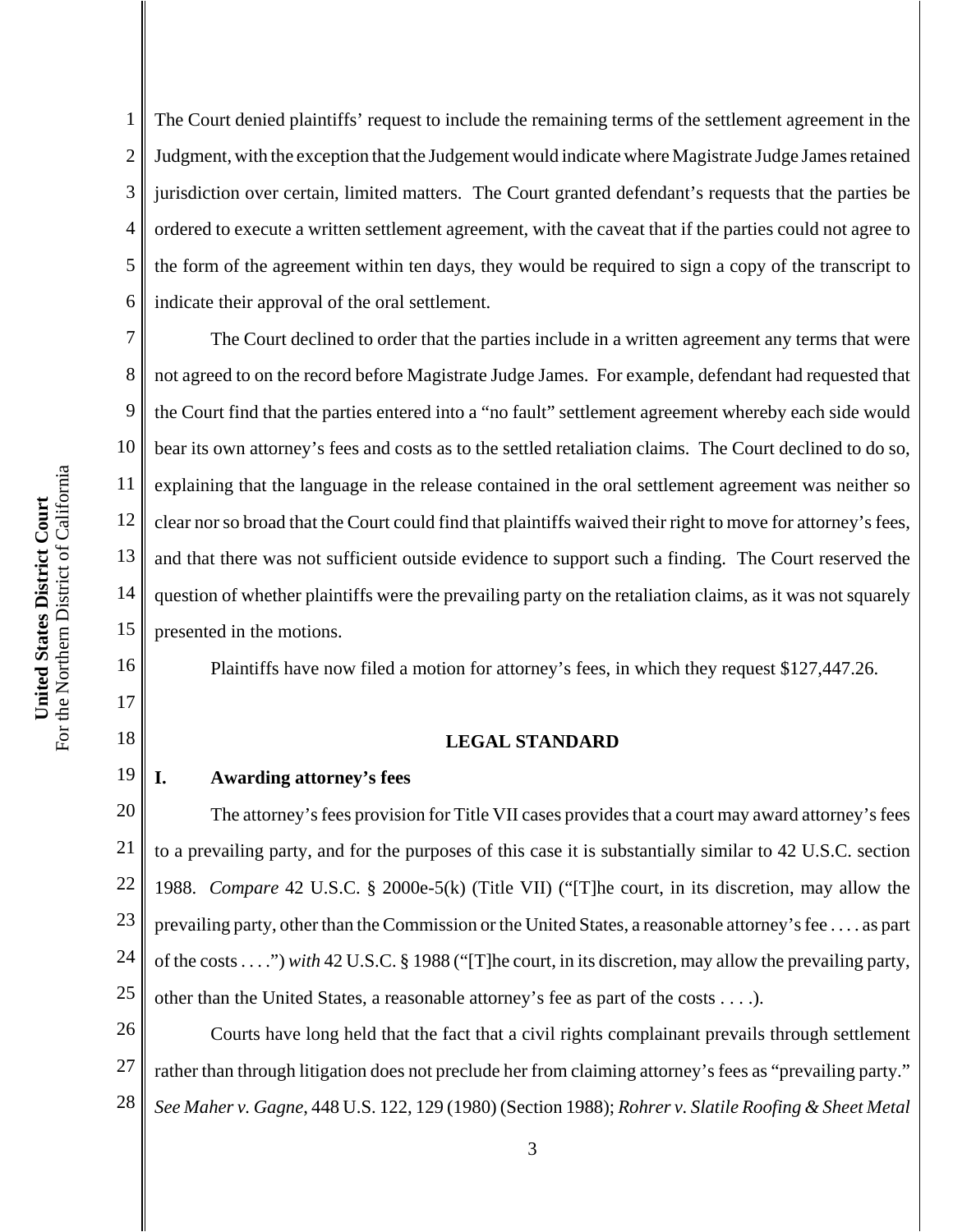1 2 3 4 5 6 7 *Co., Inc.*, 655 F. Supp. 736 (N.D. Ind. 1987) (Title VII). Recently, the Supreme Court narrowed this rule to apply only where there is "judicial imprimatur" on the settlement. *See Buckhannon Bd. & Care Home, Inc. v. W.V. Dept. of Health & Human Resources,* 532 U.S. 598, 605 (2001) (emphasis original).<sup>2</sup> "[A]lthough there may remain some uncertainty as to what might constitute a 'judicial imprimatur,' the existence of some judicial sanction is a prerequisite in this circuit for a determination that a plaintiff is a 'prevailing party' and entitled to an award of attorneys' fees." *P.N. v. Seattle School Dist. No. 1*, 474 F.3d 1165, 1173 (9th Cir. 2007).

8 9 10 11 12 13 14 15 16 17 18 19 "[F]or a litigant to be a 'prevailing party' for the purpose of awarding attorneys' fees, he must meet two criteria: he must achieve a material alteration of the legal relationship of the parties, and that alteration must be judicially sanctioned." *Id.* at 1172. In *Skaff v. Meridien N. Am. Beverly Hills, LLC*, 506 F.3d 832 (9th Cir. 2007) (per curiam), the Ninth Circuit held that a "settlement agreement and the district court's order dismissing the case [, which] provided that the district court would retain jurisdiction to enforce the agreement," satisfied the requirements of *Buckhannon* to render the plaintiff a prevailing party. *Id.* at 844 & n. 12. In *Jankey v. Poop Deck*, 537 F.3d 1122 (9th Cir. 2008), the Ninth Circuit again upheld an award of attorney's fees where "the district court dismissed Plaintiff's case pursuant to a settlement agreement between the parties under which the court retained jurisdiction to enforce the settlement." *Id.* at 1130; *see also id.* (noting that "[t]he settlement agreement . . . both authorized judicial enforcement of its terms and expressly referred resolution of the issue of attorney fees to the district court").

22

23

24

25

26

27

20

21

<sup>2</sup> As the Supreme Court explained,

28 *Id.* at 604 n.7.

We have . . . characterized the *Maher* opinion as also allowing for an award of attorney's fees for private settlements. *See Farrar v. Hobby*, [506 U.S. 103,] 111 [(1992)]; *Hewitt v. Helms*, [482 U.S. 755,] 760 [(1987)]. But this dictum ignores that *Maher* only "held that fees may be assessed . . . after a case has been settled by the entry of a consent decree." *Evans v. Jeff D.*, 475 U.S. 717, 720 (1986). Private settlements do not entail the judicial approval and oversight involved in consent decrees. And federal jurisdiction to enforce a private contractual settlement will often be lacking unless the terms of the agreement are incorporated into the order of dismissal. *See Kokkonen v. Guardian Life Ins. Co. of America*, 511 U.S. 375 (1994).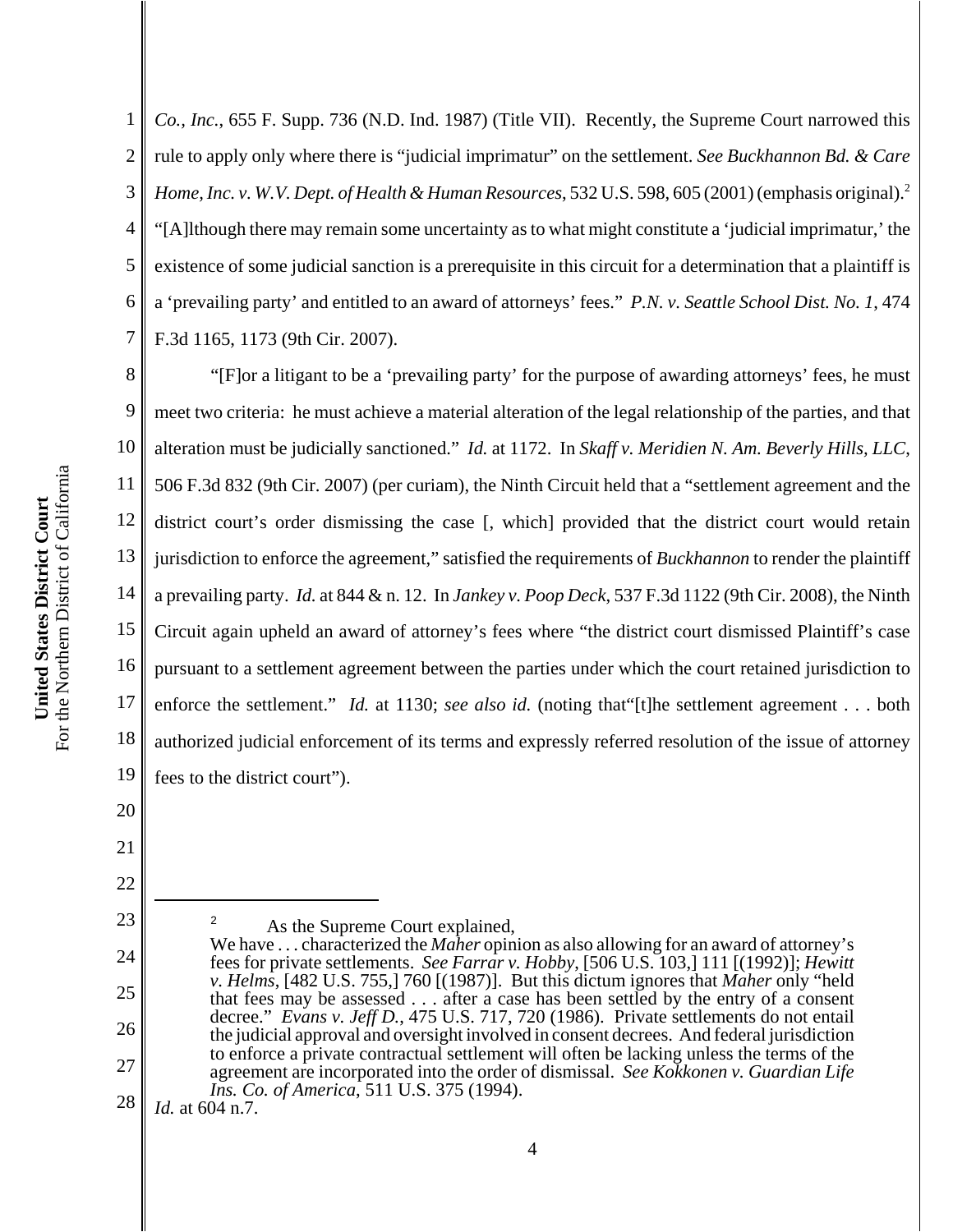# 2

1

# **II. Calculating attorney's fees**

3 4 5 6 7 8 9 10 11 12 13 A district court begins its calculation of fees by multiplying the number of hours reasonably spent on the litigation by a reasonable hourly rate. *Hensley v. Eckerhart*, 461 U.S. 424, 436 (1983). The resulting number is frequently called the "lodestar" amount. *City of Riverside v. Rivera*, 477 U.S. 561, 568 (1986). In determining the appropriate number of hours to be included in a lodestar calculation, the district court should exclude hours "that are excessive, redundant, or otherwise unnecessary." *Hensley*, 461 U.S. at 434. The party seeking the award should provide documentary evidence to the court concerning the number of hours spent, and how it determined the hourly rate(s) requested. *Id.* at 433. In addition, a district court must answer two questions: "First, did the plaintiff fail to prevail on claims that were unrelated to the claims on which he succeeded? Second, did the plaintiff achieve a level of success that makes the hours reasonably expended a satisfactory basis for making a fee award?" *Id.* at 434. Regarding the first question, the Ninth Circuit has explained that

[a] plaintiff is not eligible to receive attorney's fees for time spent on unsuccessful claims that are unrelated to a plaintiff's successful . . . claim. Such unrelated claims must be treated as if they had been raised in a separate lawsuit to realize congressional intent to limit awards to prevailing parties. However, in a lawsuit where the plaintiff presents different claims for relief that involve a common core of facts or are based on related legal theories, the district court should not attempt to divide the request for attorney's fees on a claim-by-claim basis. Instead, the court must proceed to the second part of the analysis and focus on the significance of the overall relief obtained by the plaintiff in relation to the hours reasonably expended on the litigation.

18 19 *McCown v. City of Fontana*, 565 F.3d 1097, 1103 (9th Cir. 2009) (internal quotation marks and citations omitted).

20 21 22 23 24 25 26 27 28 "[W]hen the plaintiff has prevailed on some, but not all his claims . . . '[t]he district court must reduce the attorneys fee award so that it is commensurate with the extent of the plaintiff's success.'" *Id.* at 1104 (quoting *McGinnis v. Ky. Fried Chicken*, 51 F.3d 805, 808, 810 (9th Cir. 1994)). Although "a pro rata distribution of fees to claims 'makes no practical sense,'" a district court should nonetheless "'give primary consideration to the amount of damages awarded as compared to the amount sought.'" *McCown*, 565 F.3d at 1104 (quoting *Farrar v. Hobby*, 506 U.S. 103, 114 (1992)); *see also id.* at 1103 n. 3 ("The Court in Hensley also noted, in dicta, that 'had respondents prevailed on only one of their six general claims, [rather than five of the six,] ... a fee award based on the claimed hours clearly would have been excessive.'" (quoting 461 U.S. at 436) (alteration and omission in *McCown*)).

14

15

16

17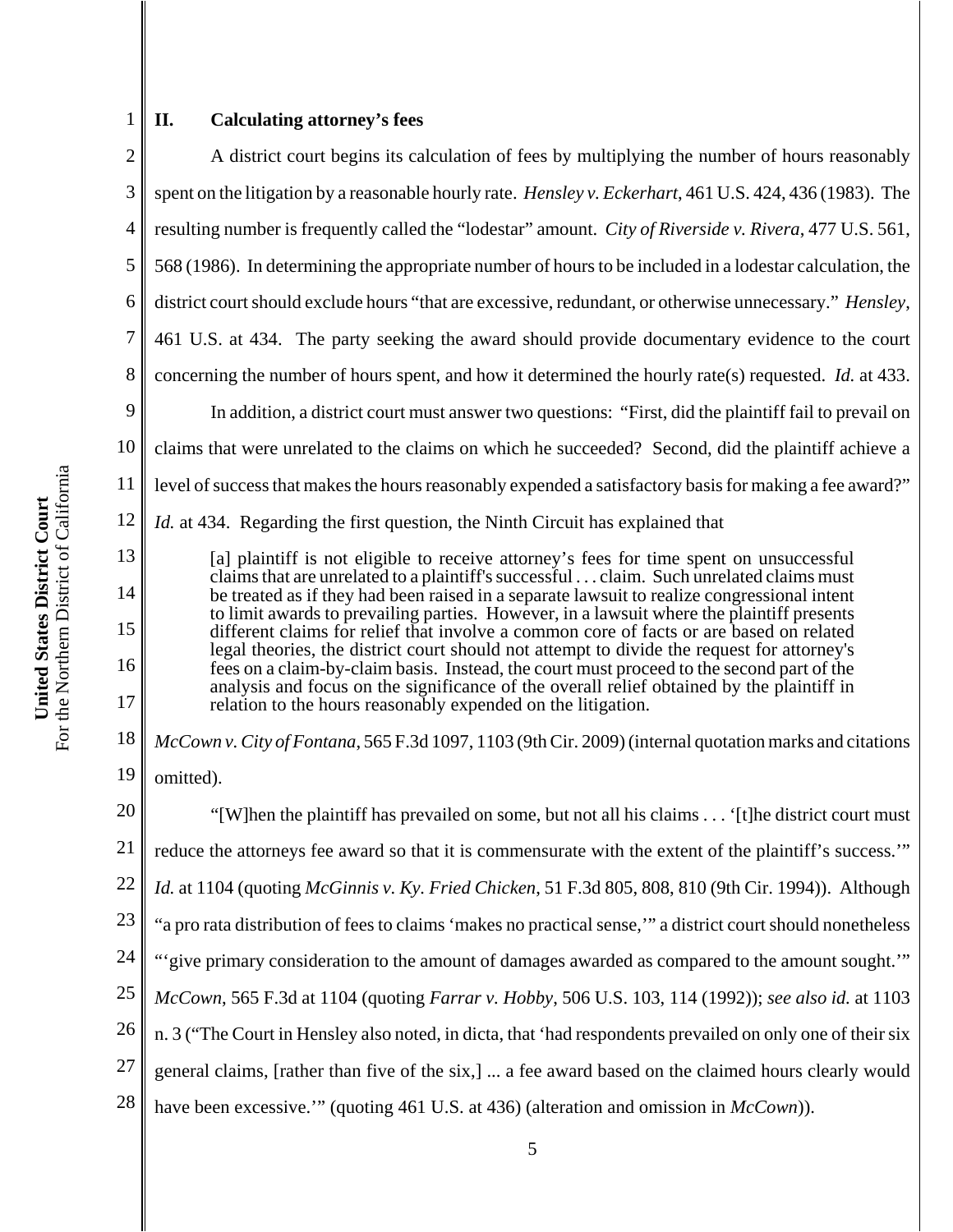|                | <b>DISCUSSION</b>                                                                                                                                                                                                                                                                            |
|----------------|----------------------------------------------------------------------------------------------------------------------------------------------------------------------------------------------------------------------------------------------------------------------------------------------|
| $\overline{2}$ | I.<br><b>Awarding attorney's fees</b>                                                                                                                                                                                                                                                        |
| 3              | The parties disagree as to whether the Court can award plaintiffs attorney's fees in this case.                                                                                                                                                                                              |
| 4              | As part of the settlement, the parties agreed to the following terms:                                                                                                                                                                                                                        |
| 5              | Ms. Baumgartner [on behalf of defendant]: The City has agreed that it will                                                                                                                                                                                                                   |
| 6              | remove up to 10 days of -- or recredit Deputy Spires-Morgan up to 10 days of sick leave<br>to the extent that that sick leave is used due to her feelings of retaliation and harassment<br>arising out of the remaining events that are at issue in this case, which are defined in the      |
| 7<br>8         | court's summary judgment order.<br>And that the City will recredit Deputy Janssen up to five days for the same purpose.                                                                                                                                                                      |
| 9<br>10        | If the parties can't agree on which days those would be and whether they were, in<br>fact, associated with these particular events, we will return to the court for further<br>instruction on that issue.                                                                                    |
| 11             | Mr. Murray [on behalf of plaintiffs]: If I might interject. I believe we have<br>agreed that there would -- if we would return to the court for a ruling by the court on what,<br>if any, of those claims would be recredited, and it would be subject to no further appeal,                 |
| 12<br>13       | no further discussion.<br>Her honor would make the decision, and that's it.                                                                                                                                                                                                                  |
| 14             | Ms. Baumgartner: Right. But just to clarify, it's not further claims, but further<br>sick leave days.                                                                                                                                                                                        |
| 15             | Mr. Murray: Right.                                                                                                                                                                                                                                                                           |
| 16             | Ms. Baumgartner: Right, okay.                                                                                                                                                                                                                                                                |
| 17             | <b>The Court:</b> So then, you're consenting to me hearing that issue; is that correct?                                                                                                                                                                                                      |
| 18             | Ms. Baumgartner: Correct, your honor.                                                                                                                                                                                                                                                        |
| 19<br>20       | Mr. Murray: Without appeal, without further notice, without further filings or<br>pleadings.                                                                                                                                                                                                 |
| 21             | <b>The Court:</b> All right. So I'll retain jurisdiction over that issue.                                                                                                                                                                                                                    |
| 22             | Mr. Murray: Correct.                                                                                                                                                                                                                                                                         |
| 23             | Ms. Baumgartner: Correct.                                                                                                                                                                                                                                                                    |
| 24             | $[ \ldots ]$                                                                                                                                                                                                                                                                                 |
| 25             | <b>Ms. Baumgartner:</b> The City will also work with the plaintiffs to determine which<br>pieces of paper exist in their personnel files related to the events, the retaliatory events that<br>are at issue, remaining at issue, and to remove those from the personnel files, to place them |
| 26             | under seal and to agree not to use them in the future for any decisions related to promotion,<br>transfer or discipline.                                                                                                                                                                     |
| 27<br>28       | Again, to the extent that the parties can't agree about which pieces of paper in the<br>personnel file fall within this definition, the court will retain jurisdiction, and we will<br>submit to the court's ruling with respect to any specific piece of paper which should or              |
|                | 6                                                                                                                                                                                                                                                                                            |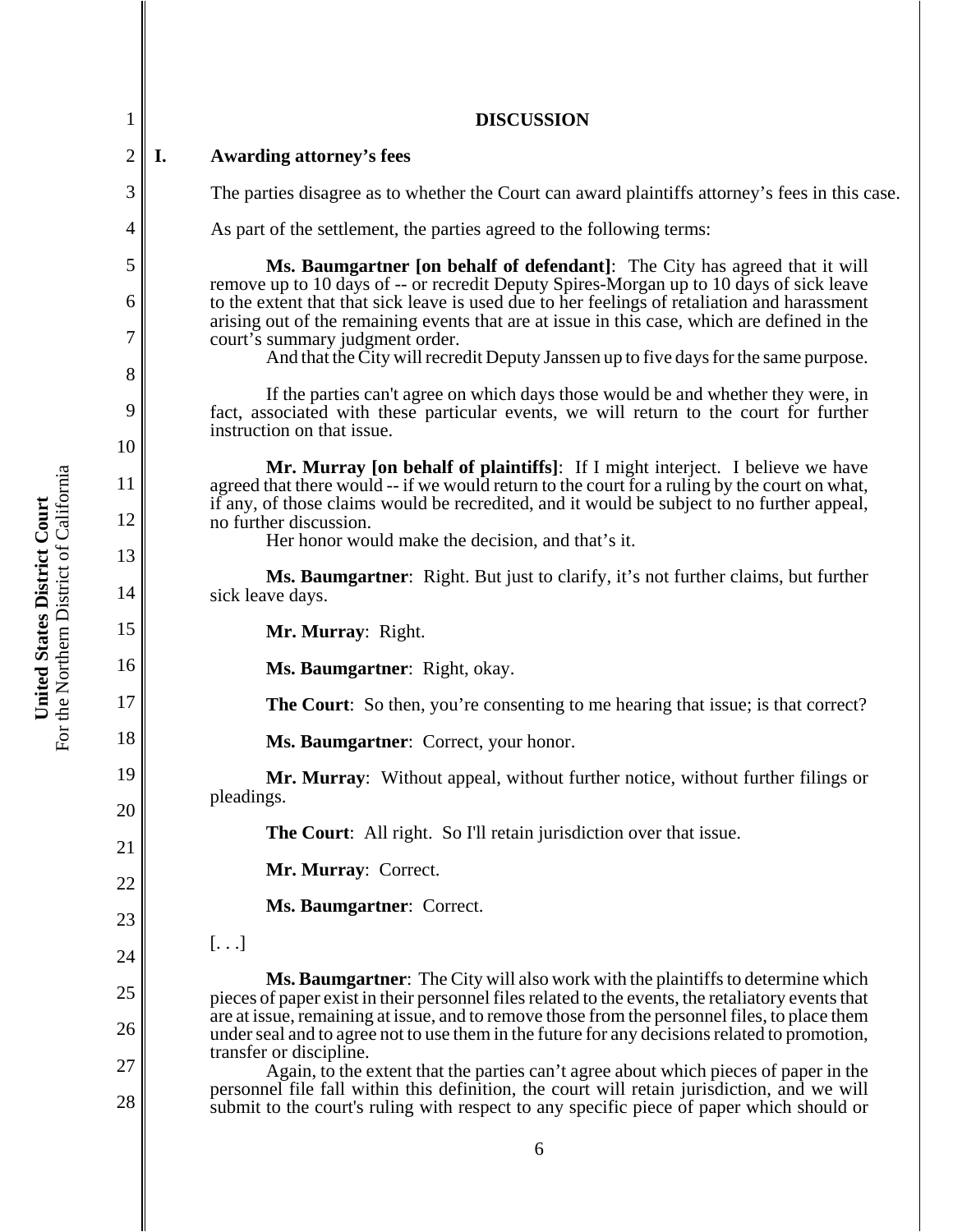| 1              | should not be included.                                                                                                                                                                                                                                                                                                                                                                                                                                                                                                                                         |
|----------------|-----------------------------------------------------------------------------------------------------------------------------------------------------------------------------------------------------------------------------------------------------------------------------------------------------------------------------------------------------------------------------------------------------------------------------------------------------------------------------------------------------------------------------------------------------------------|
| $\overline{c}$ | <b>The Court:</b> That's right, after meeting and conferring on it.                                                                                                                                                                                                                                                                                                                                                                                                                                                                                             |
| 3<br>4         | Mr. Murray: And the court will then make a final decision on that that would be<br>binding, and no appeal would be taken so we don't continue on, and there's no further<br>pleading. Call the court and say:                                                                                                                                                                                                                                                                                                                                                   |
| 5              | "We need to come talk to you."<br>We don't have to file pleadings and responses and et cetera.                                                                                                                                                                                                                                                                                                                                                                                                                                                                  |
| 6              | The Court: That's fine.                                                                                                                                                                                                                                                                                                                                                                                                                                                                                                                                         |
| 7              | Ms. Baumgartner: Okay.                                                                                                                                                                                                                                                                                                                                                                                                                                                                                                                                          |
| 8              | Decl. of Rafal Ofierski in Supp. of CCSF Mot. to Enforce Settlement (Doc. 312), Ex. A, at TR                                                                                                                                                                                                                                                                                                                                                                                                                                                                    |
| 9              | $3:16-4:22$ ; $6:24-7:21$ .                                                                                                                                                                                                                                                                                                                                                                                                                                                                                                                                     |
| 10             | The Judgment in this case states the following:                                                                                                                                                                                                                                                                                                                                                                                                                                                                                                                 |
| 11             | The retaliation claims of plaintiffs Spires-Morgan, Janssen and Versher have been settled.<br>Judge James retains jurisdiction, in accordance with the terms of the settlement agreement,<br>and without further court filings, to resolve any disagreement between the parties with<br>regard to which days of sick leave are to be recredited to plaintiffs Spires-Morgan and<br>Janssen, and which papers are to be removed from the personnel files of plaintiffs<br>Spires-Morgan, Janssen, and Versher. Any determination on those matters is not subject |
| 12             |                                                                                                                                                                                                                                                                                                                                                                                                                                                                                                                                                                 |
| 13             |                                                                                                                                                                                                                                                                                                                                                                                                                                                                                                                                                                 |
| 14             | to appeal.                                                                                                                                                                                                                                                                                                                                                                                                                                                                                                                                                      |
| 15             | Doc. 319.                                                                                                                                                                                                                                                                                                                                                                                                                                                                                                                                                       |
| 16             | Plaintiffs in this case have achieved a material alteration of the legal relationship of the parties,                                                                                                                                                                                                                                                                                                                                                                                                                                                           |
| 17             | and that alteration was judicially sanctioned. Plaintiffs obtained more than what defendants call "a                                                                                                                                                                                                                                                                                                                                                                                                                                                            |
| 18             | hypothetical and minute gain" and "de minimis or 'technical' success." See Def. Oppo. at 7, 12.                                                                                                                                                                                                                                                                                                                                                                                                                                                                 |
| 19             | Plaintiffs are entitled to attorney's fees under Title VII for litigating their retaliation claims.                                                                                                                                                                                                                                                                                                                                                                                                                                                             |
| 20             |                                                                                                                                                                                                                                                                                                                                                                                                                                                                                                                                                                 |
| 21             | II.<br><b>Calculating attorney's fees</b>                                                                                                                                                                                                                                                                                                                                                                                                                                                                                                                       |
| 22             | <b>Claims</b><br>A.                                                                                                                                                                                                                                                                                                                                                                                                                                                                                                                                             |
| 23             | Defendant argues that plaintiff can only be awarded attorneys fees for time spent litigating the                                                                                                                                                                                                                                                                                                                                                                                                                                                                |
| 24             | retaliation claims:                                                                                                                                                                                                                                                                                                                                                                                                                                                                                                                                             |
| 25             | The claims regarding the Policy were gender-discrimination claims involving the                                                                                                                                                                                                                                                                                                                                                                                                                                                                                 |
| 26             | application of the specialized [Bona Fide Occupational Qualifications] affirmative defense,<br>and the underlying facts involved matters such as various aspects of jail operations, jail                                                                                                                                                                                                                                                                                                                                                                       |
| 27             | structure, working conditions, safety of inmates and jail staff, incidents of improper<br>relationships between inmates and staff, and inmate privacy concerns. The retaliation                                                                                                                                                                                                                                                                                                                                                                                 |
| 28             | claims, on the other hand, required the application of the entirely distinct McDonnell<br>Douglas analysis, and the underlying factual allegations concerned alleged reprisals                                                                                                                                                                                                                                                                                                                                                                                  |
|                | 7                                                                                                                                                                                                                                                                                                                                                                                                                                                                                                                                                               |

**United States District Court**<br>For the Northern District of California For the Northern District of California **United States District Court**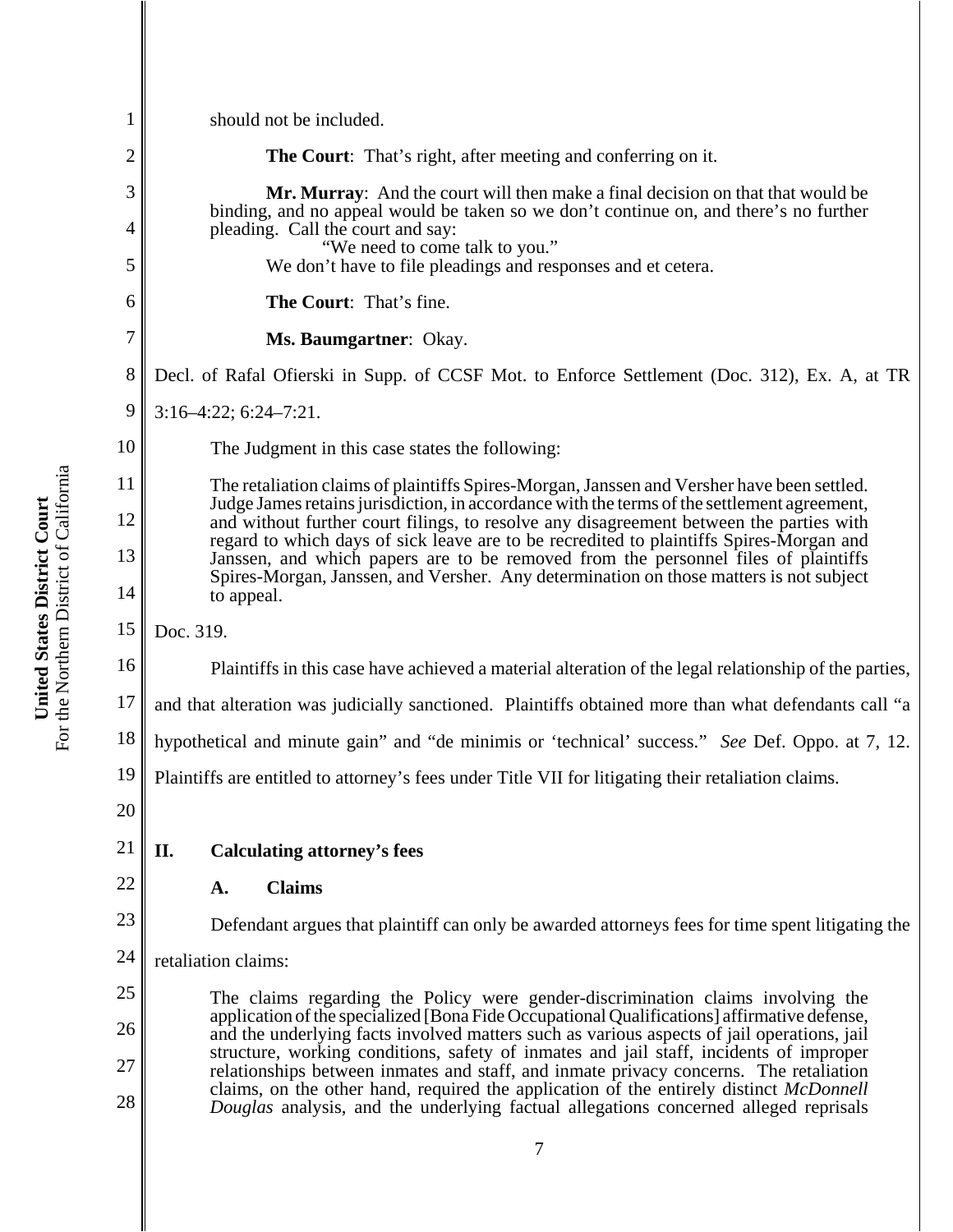For the Northern District of California For the Northern District of California United States District Court **United States District Court**

against Janssen, Spires-Morgan and Versher by several supervisors.

2 Def. Oppo. at 11.

1

3

4

5

6

7

8

9

10

11

12

13

14

17

18

The Court agrees. Plaintiffs are not eligible to receive attorney's fees for time devoted to litigating the gender discrimination claims.

# **B. Hourly Rate**

Plaintiffs' lead attorney requests an award of fees of \$450 per hour of work. Defendant argues that this is grossly excessive, citing an hourly rate awarded in a 2006 case, and requesting that the Court award the same rate here. In *Levine v. City of Alameda*, 2006 WL 1867532 (N.D. Cal. July 5, 2006), the court found that \$325 was a reasonable rate for that particular plaintiff's attorney, because it was in the middle of the range of what that particular plaintiff's attorney charged. Not only have more than five years passed since the award in *Levine*, but plaintiffs' lead attorney here presents different evidence to the Court. The Court finds that \$450 is a reasonable hourly rate for plaintiffs' lead attorney to have charged in this case.

15 16 Defendants do not challenge any of the other rates plaintiffs propose, and the Court finds that those rates are reasonable as well.

# **C. Hours**

19 20 21 22 23 24 25 Plaintiffs have requested \$127,447.26 in fees. They request \$59,884.25 for 159.52 hours of what they call "specific" work, "for time specifically related to plaintiffs Spires-Morgan, Janssen and Versher." Decl. of Lawrence Murray in Supp. of Pl. Mot. for Attorney's Fees ("Murray Decl.") (Doc. 321-2) ¶¶ 32, 33, 35. They request \$63,130.48 for 3/35 of the hours devoted to what they call "apportioned" work, which is for time spent litigating claims of all 35 plaintiffs. *Id.* They request \$4,432.53 for 2% of 759.74 hours of "general" work—all other time spent litigating this case. *Id.* And they request \$10,374.87 for non-attorney work on those three categories of cases.

26 27 28 This case was primarily about gender discrimination. No plaintiff prevailed on a discrimination claim. The Court will not order defendant to pay attorney's fees for work related in whole or in large part to the discrimination claims, unless and until plaintiffs win their appeal and prevail on those claims.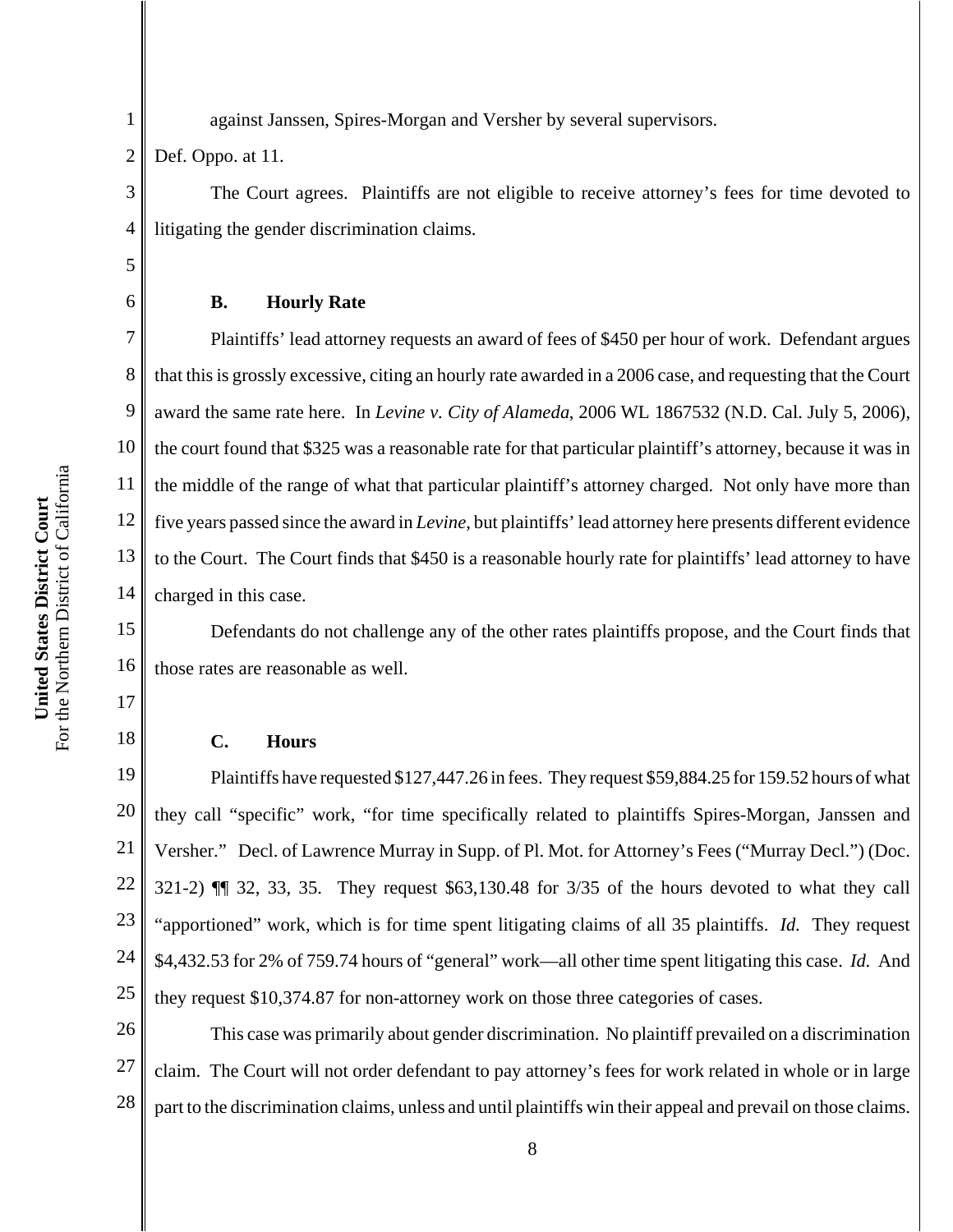1 2 Thus, the Court will not award plaintiffs fees for the "apportioned" work or "general" work, which by plaintiffs' definitions relate to the gender discrimination claims.

3 4 5 6 7 8 9 10 Plaintiffs did not present any time sheets along with their motion, but rather a declaration as to the total number of hours that each lawyer and staff member dedicated to each of the above categories of work. Before the hearing on this motion, the Court ordered plaintiffs to submit a "sworn declaration, accompanied by contemporaneous time records, as to the attorney and paralegal time spent performing tasks that related solely to the retaliation claims of plaintiffs Janssen, Spires-Morgan, and Versher," explaining that "[t]he declaration and records should reflect how much time was spent, when, by whom and doing what, and should be limited to work related only to the Janssen, Spires-Morgan, and Versher retaliation claims." Order re: Motion for Attorney's Fees (Doc. 344).

11 12 13 14 15 16 Plaintiffs did not provide any documentation of non-attorney time in response to this order, and the Court will not award fees for the work performed by non-attorneys in this case. Plaintiffs have explained what work non-attorney staff members have experience doing, but they provide no explanation of what tasks the non-attorney staff members actually performed in relation to this case. *See* Murray Decl. at ¶¶ 40–45. Plaintiffs have not carried their burden to show that the non-attorney time is anything but overhead, and the Court denies the request.<sup>3</sup>

17 18 19 20 21 22 23 Plaintiffs did provide a copy of the time sheets for the "specific" work performed by the attorneys in this case in response to the Court's order.<sup>4</sup> The Court has reviewed the time sheets and finds that a large portion of the "specific" work related in whole or in large part to the discrimination claims. As discussed above, the Court will not award fees for the performance of this work. Thus, for example, the Court will not award attorney's fees for time spent on general client meetings, preparing declarations, preparing for and attending depositions, preparing the EEOC complaint, discussing discrimination-specific defenses with plaintiffs, or discussing discrimination-specific case law with

- 24
- 25 26

Moreover, a significant majority of the non-attorney hours were devoted to "apportioned" or "general" work and the requested fees would not be recoverable even if properly documented and supported.

<sup>27</sup> 28 Plaintiffs provided the time sheets directly to the Court for in camera review. If either party wishes to appeal this order, plaintiffs will be required to place their time sheets on the record, appropriately redacted to remove privileged information while still permitting defendant to understand what time entries correspond to what tasks.